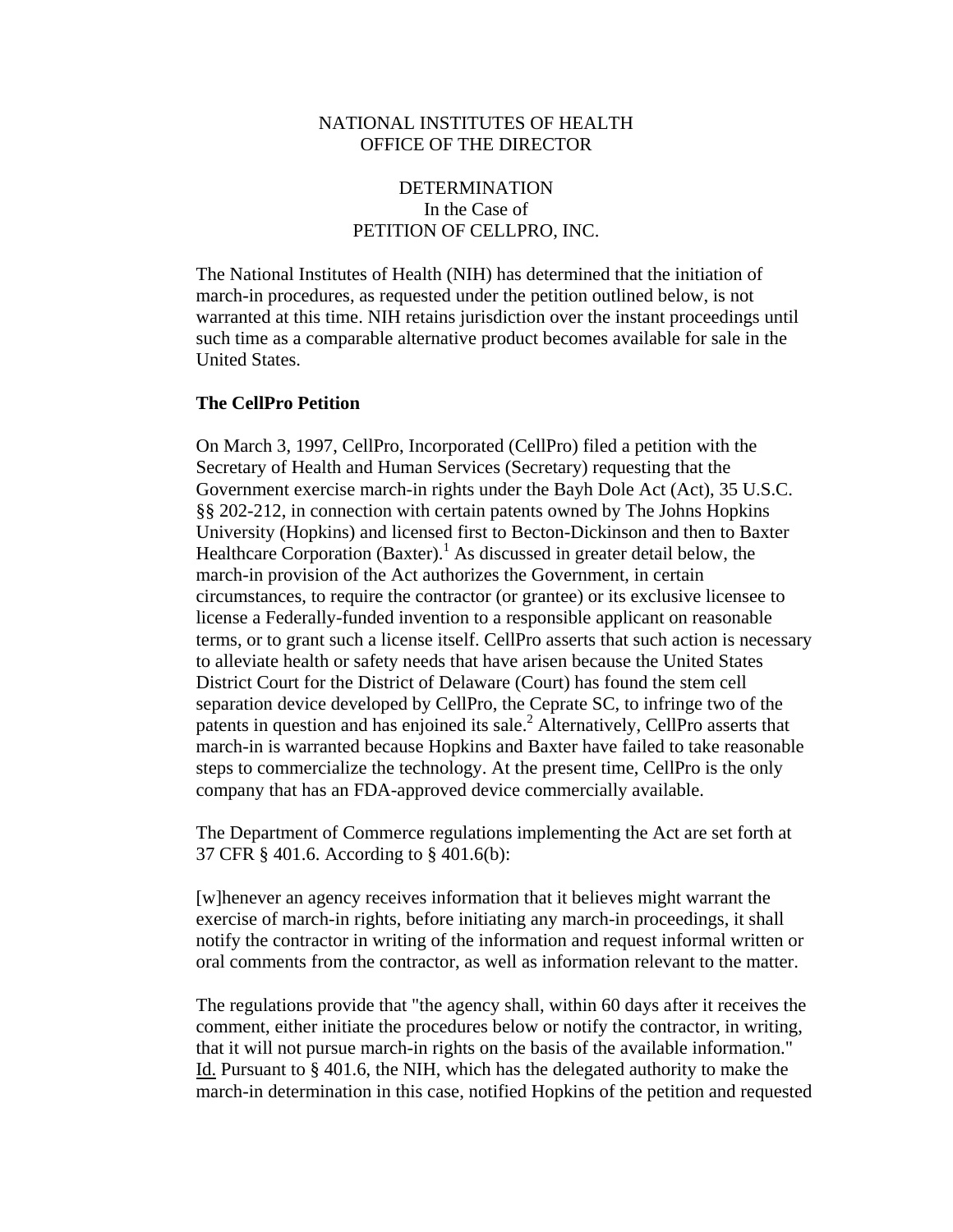comment. Hopkins made its initial response on May 7, but in the interim, CellPro had made an additional submission to which Hopkins sought to respond. In sum, CellPro made supplemental filings on April 24, May 8, May 28 and July 2. After its initial response on May 7, Hopkins made supplemental filings on May 19, June 2 and July 2. Because the parties continued to make submissions and insist on the right to comment on the submissions of the other party, the NIH informed the parties that the 60 days set forth in the regulations for a determination by the agency would be calculated from June 2nd, but agreed to review and consider any submissions made by the parties through July  $2^3$ 

The administrative record in this matter consists of the submissions of the parties, letters from universities, corporations, members of Congress, and other members of the public on this issue, as well as other pertinent materials obtained by the NIH.

### **Statutory Background and Criteria**

The stated policy and objective of the Bayh-Dole Act is:

to use the patent system to promote the utilization of inventions arising from federally supported research or development; to encourage maximum participation of small business firms in federally supported research and development efforts; to promote collaboration between commercial concerns and nonprofit organizations, including universities; to ensure that inventions made by nonprofit organizations and small business firms are used in a manner to promote free competition and enterprise; to promote the commercialization and public availability of inventions made in the United States by United States industry and labor; to ensure that the Government obtains sufficient rights in federally supported inventions to meet the needs of the Government and protect the public against nonuse or unreasonable use of inventions; and to minimize the costs of administering policies in this area.

Act at § 200. Toward this goal, the Act addresses not only rules governing the licensing of Government-owned inventions, but also addresses Federal contractors'<sup>4</sup> rights to elect title to inventions made with Federal funding. In giving Federal contractors the right to elect title to inventions, Congress altered the preexisting scheme under which the funding agency generally owned patentable inventions made with Federal support unless the contractor obtained a waiver. Congress believed that this change would promote the utilization and commercialization of inventions and would harmonize Federal patent policies. See Senate Rep. No. 96-480 at p.3.

In giving contractors the right to elect title to inventions made with Federal funding, the Act also includes various safeguards on the public investment in the research. For example, the Federal agency retains a nonexclusive, nontransferable, irrevocable, paid-up license to practice or have practiced for or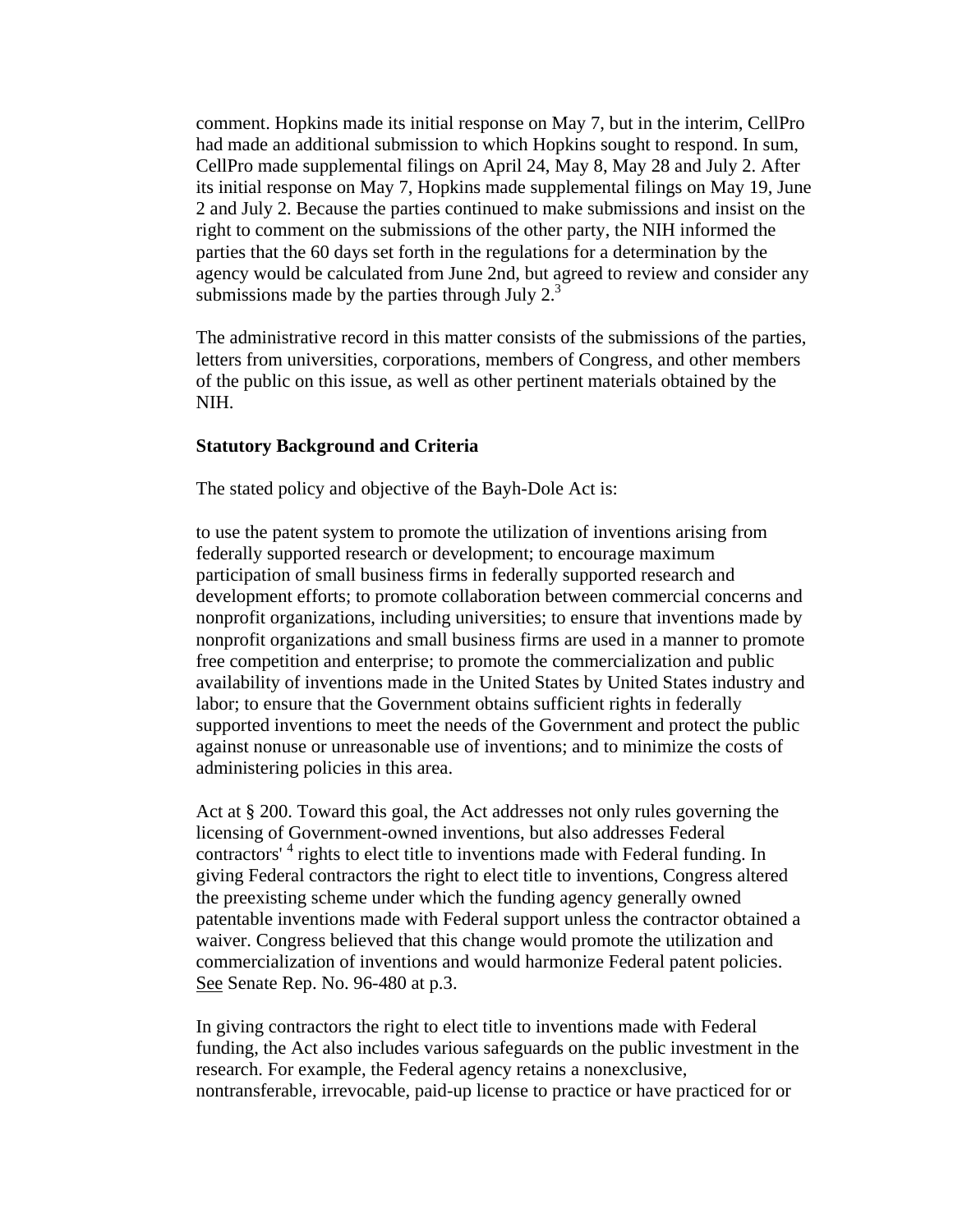on behalf of the United States any subject invention throughout the world. See 35 U.S.C. § 202(c)(4). In addition, the Act includes march-in rights, which provide a Federal agency with the authority in certain, very limited circumstances, to make sure that a federally funded invention is available to the public. Section 203(1) states:

With respect to any subject invention in which a small business firm or nonprofit organization has acquired title under this chapter, the Federal agency under whose funding agreement the subject invention was made shall have the right, in accordance with such procedures as are provided in regulations promulgated hereunder to require the contractor, an assignee or exclusive licensee of a subject invention to grant a nonexclusive, partially exclusive, or exclusive license in any field of use to a responsible applicant or applicants, upon terms that are reasonable under the circumstances, and if the contractor, assignee or exclusive licensee refuses such request, to grant such a license itself, if the Federal agency determines that such--

- a. action is necessary because the contractor or assignee has not taken, or is not expected to take within a reasonable time, effective steps to achieve practical application of the subject invention in such field of use;
- b. action is necessary to alleviate health or safety needs which are not reasonably satisfied by the contractor, assignee, or their licensees;
- c. action is necessary to meet requirements for public use specified by Federal regulations and such requirements are not reasonably satisfied by the contractor, assignee, or licensees; or
- d. action is necessary because the agreement required by section 204 has not been obtained or waived or because a licensee of the exclusive right to use or sell any subject invention in the United States is in breach of its agreement obtained pursuant to section 204.<sup>5</sup>

### **Jurisdiction**

In its submissions, Hopkins suggested that NIH did not have jurisdiction in this matter. CellPro disagreed. It is our conclusion that NIH has jurisdiction to determine whether to exercise march-in with respect to the patents in question. The patents which were found by the Court to be valid and infringed are U.S. Patent Nos. 4,714,680 ('680 patent) and 4,965,204 ('204 patent). Documentation submitted by Hopkins clearly establishes that the inventions claimed in these patents were funded by the NIH. For instance, with regard to the '680 patent, Hopkins submitted to the NIH a letter dated October 4, 1984, notifying the NIH that Hopkins had elected title to the invention. In addition, Hopkins provided annual utilization reports filed during the 1980's and early 1990's, and a license from Hopkins to the U.S. Government, which expressly acknowledges that "the invention was made in the course of research supported by the DHHS."<sup>6</sup> Since the inventions were funded by the NIH, as acknowledged by Hopkins well before the patent dispute with CellPro arose, there is a clear presumption of jurisdiction by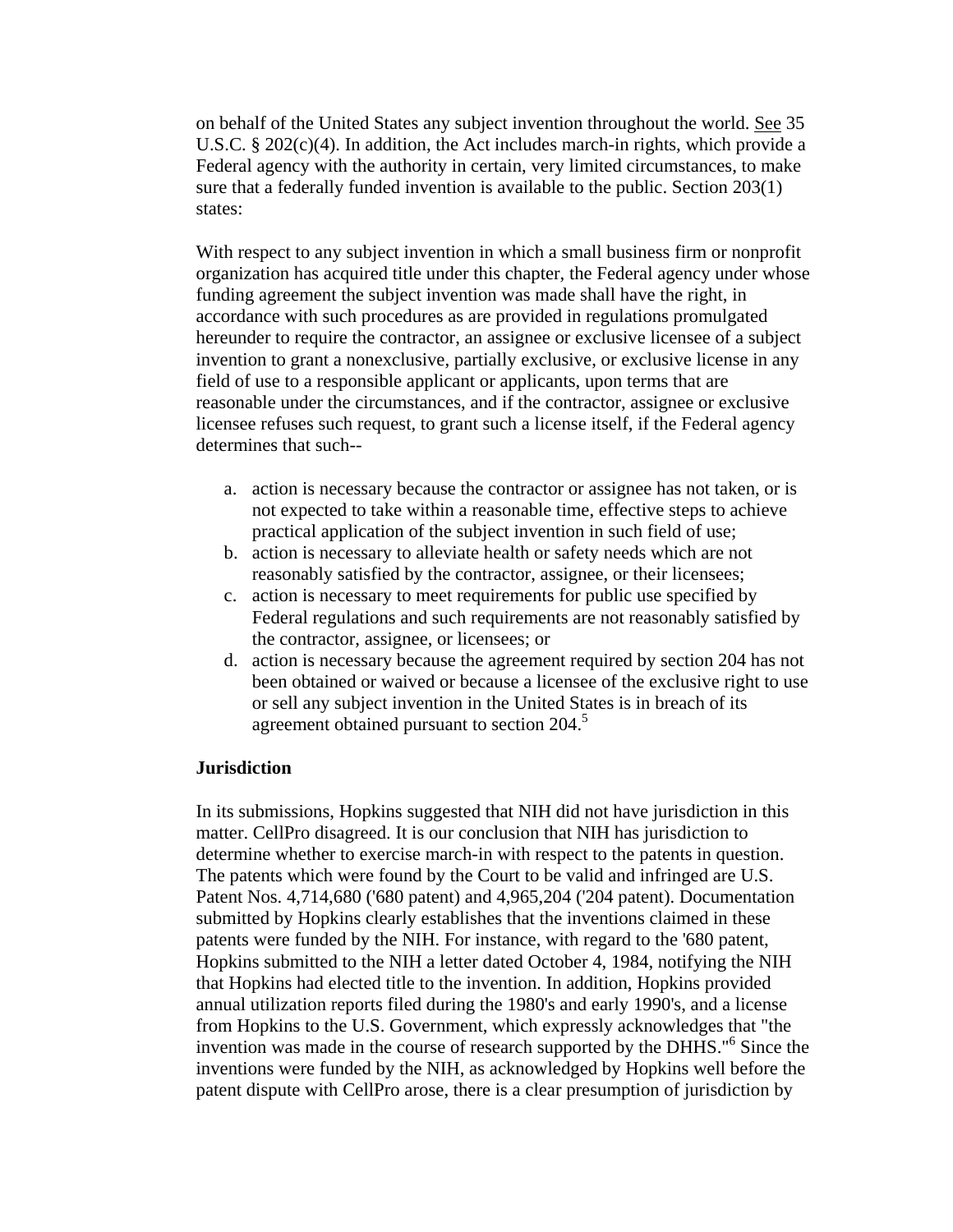the NIH, and Hopkins has not submitted sufficient evidence to rebut that presumption.

## **Decision**

The NIH has evaluated the administrative record with regard to two prongs of the statutory criteria, 35 U.S.C.  $\S 203(1)(a)$  and (b). The NIH has examined whether, (1) Baxter has failed to take, or is not expected to take within a reasonable time, effective steps to achieve practical application of the subject inventions; and, (2) there exists a health or safety need which is not reasonably satisfied by Hopkins or Baxter.<sup>7</sup> Based on these criteria and the available information, march-in is not warranted at this time.

# Practical Application of the Subject Inventions

Practical application is defined under 37 C.F.R. § 404.3(d) as "to manufacture in the case of a composition or product, to practice in the case of a process or method, or to operate in the case of a machine or system; and, in each case, under such conditions as to establish that the invention is being utilized and that its benefits are to the extent permitted by law or Government regulations available to the public on reasonable terms." The administrative record demonstrates that Hopkins and Baxter have clearly met this standard.

This technology was originally developed in the laboratory of Dr. Curt Civin at Hopkins and first published in 1984. Hopkins filed for patent protection and was awarded four patents, the first of which issued in 1987. The technology was first exclusively licensed to Becton-Dickinson  $& Co. (BD)$ . BD began marketing the first anti-CD34 antibody in 1985 and has sold anti-CD34 antibodies worldwide ever since. Since BD was only interested in the diagnostic applications, the company exclusively sublicensed therapeutic rights to Baxter. Baxter began development of a therapeutic system and sublicensed rights to Applied Immune Sciences (now part of RPR Gencell) and Systemix (now part of Novartis). Baxter also held licensing discussions with CellPro, but no license agreement was signed.

By late 1991, Baxter had developed a prototype stem cell selection device. In 1992, Dr. Civin began clinical trials with the device, and Baxter started its own clinical trials in 1993. In January 1995, Baxter's Isolex 300 System received regulatory approval in Europe (CE Mark of Conformity for Medical Devices). In the United States, Baxter's systems have been installed in numerous transplant centers over the past three years; the Baxter device has been used in clinical trials to process peripheral blood and bone marrow for hematopoietic reconstitution in patients. On February 24, 1997, Baxter filed for Pre-market Approval (PMA) of its Isolex 300SA System.<sup>8</sup> In addition to effectively licensing and developing the technology, Hopkins, BD and Baxter have aggressively defended the patents in court. In 1994, the three parties joined in a suit against CellPro for infringement of the Civin patents.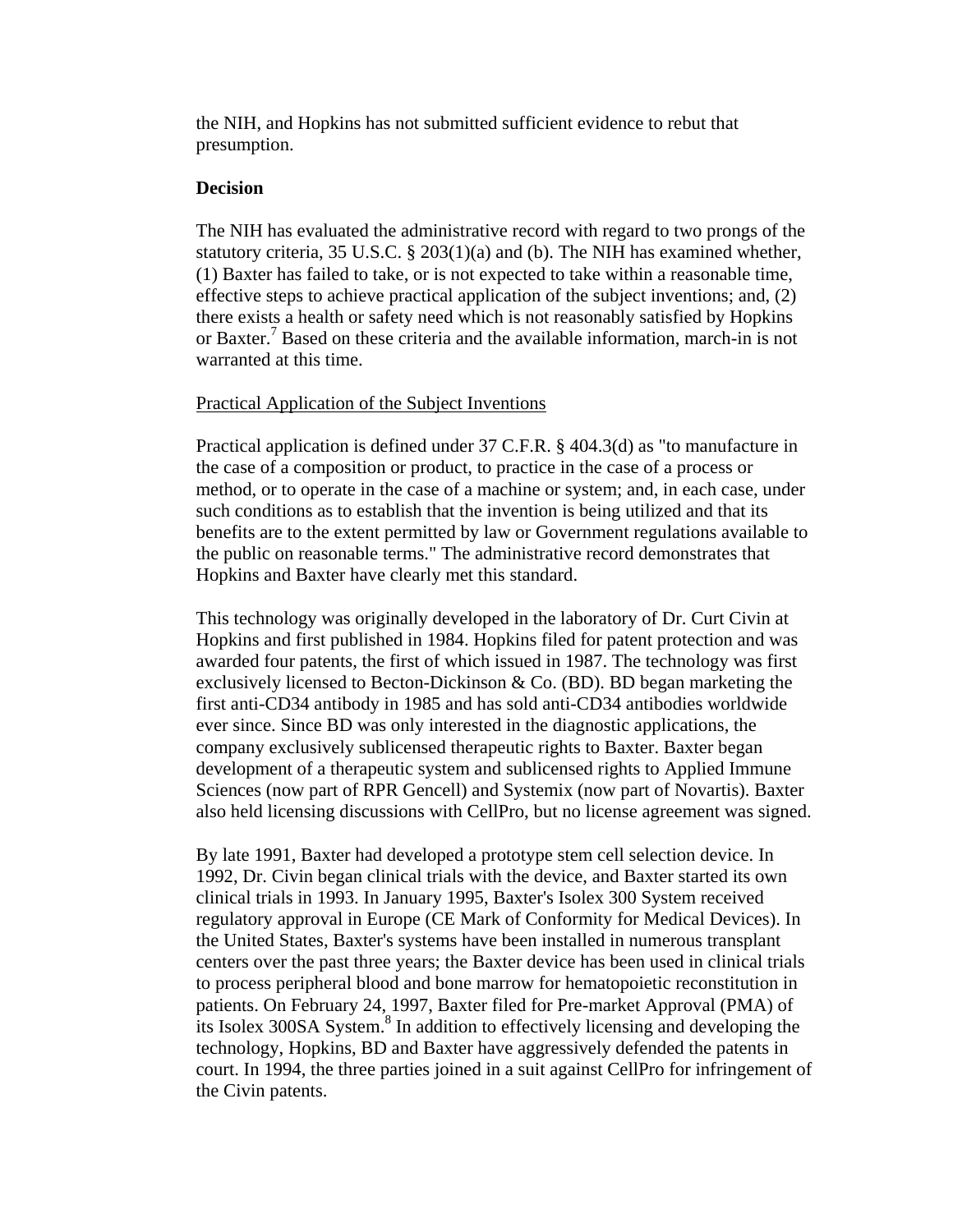Accordingly, NIH concludes that Hopkins and Baxter have taken effective steps to achieve practical application, as demonstrated by Hopkins' licensing, Baxter's manufacture, practice, and operation of the Isolex 300, and the device's availability to and use by the public to the extent permitted at this time under applicable law (i.e., foreign sales as well as widespread clinical research use in the U.S.). With regard to FDA approval and commercial sale of the Baxter Isolex 300 in the United States, the administrative record indicates that Baxter is vigorously pursuing an active application. Based on these facts, we conclude that Hopkins and Baxter have met the statutory and regulatory standard for practical application.

#### Health or Safety Needs

The question of whether the CellPro Ceprate SC fulfills health or safety needs not reasonably satisfied by the Baxter Isolex 300 has been the central inquiry and priority of the NIH in evaluating CellPro's petition for march-in. In this regard, we note the considerable debate among scientists and clinicians as to whether immunoselection of stem cells with selection devices prior to transplantation provides a clinically significant benefit to patients over standard hematopoietic transplantation techniques. The clinical benefit upon which the CellPro Ceprate SC device was approved by FDA consisted of a reduction of infusional toxicity associated with the administration of bone marrow prepared with standard techniques.<sup>9</sup> To date, neither party has presented to the Biological Response Modifiers Advisory Committee any studies documenting that cell separation devices improve stem cell engraftment, disease-free survival, or overall survival.<sup>10</sup> Thus, it is premature for either Baxter or CellPro to claim patient benefits (other than a decrease in infusional toxicities) from stem cell isolation and purification, T-cell, lymphocyte, and tumor cell purging, or other claimed uses.

It is equally premature, and inappropriate, for NIH to substitute its judgment for that of clinicians and patients seeking to avail themselves of an FDA-approved medical device. The FDA has determined that the Ceprate SC is safe and effective for selecting stem cells from autologous bone marrow for hematopoietic reconstitution. Thus, to the extent that the Ceprate SC is the only device that is available for sale in the United States for this purpose, it fulfills a health need for those who wish to use it, until such time as a comparable alternative product becomes available for sale. $^{11}$ 

As explained more fully below, the administrative record demonstrates that Hopkins and Baxter have taken appropriate steps to reasonably satisfy this need. First, they have refrained from enforcing patent rights to the full extent of the law in order to allow the continuing sale of the Ceprate SC until the Baxter product is approved for sale by the FDA. Second, they have pledged to ensure that the Baxter product is as widely available as possible through clinical trials, and to ensure patient access to the fullest extent possible.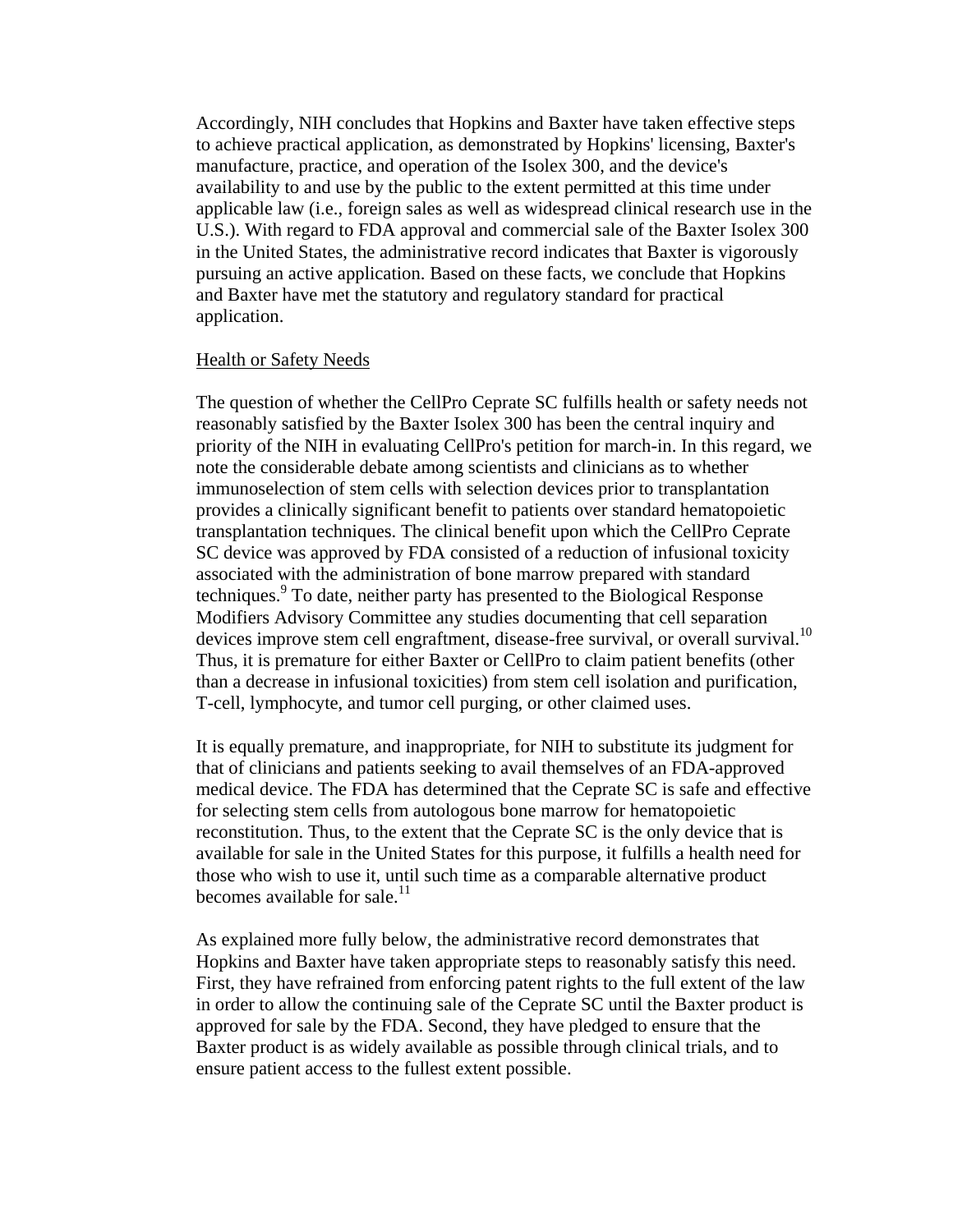### (1) Continuing Sale of CellPro Device

In deference to the health need fulfilled by the CellPro device in the absence of an FDA-approved alternative, Hopkins and Baxter have refrained from enforcing their patent rights to the full extent of the law. Specifically, they modified a proposed order of injunction filed for consideration in the patent litigation in Federal District Court. The Order issued by the Court on July 24, 1997 states, in pertinent part:

CellPro may continue to make, have made, use and sell SC Systems and disposable products (including the 12.8 antibody) for use with SC Systems, within the United States, until such time as an alternative stem cell concentration device, manufactured under a license under the >204 and >680 patents, is approved for therapeutic use in the United States by the United States Food and Drug Administration . . . and for a period of three months thereafter.

Order at p 5. In addition, certain price and volume restrictions contained in the Court's Order specifically do not apply to the provision of products solely for use in clinical trials. Order at pp. 5, 7.

CellPro argues vigorously, however, in documents filed prior to the entry of the Court's Order, that the terms of the proposed order, most specifically the requirement of payments to Baxter for sales of CellPro product, would force CellPro out of business and result in the loss of availability of the CellPro device.

First, we rely on the Court's finding that it is unlikely that the terms of the Order will result in the loss of availability of the CellPro product.<sup>12</sup> This issue was specifically before the Court, supported by an exhaustive factual record resulting from years of litigation. Although NIH is determining whether to open a factfinding proceeding, as opposed to conducting one, we also found no convincing evidence that CellPro will be unable to supply patients with its product under the terms of the Court Order. The terms of the Order may be unpalatable to CellPro, but CellPro need only operate under those constraints pending a decision on its appeal of the Court's adverse verdict on infringement. The Court specifically found that CellPro "possesses adequate cash reserves to allow it to continue operations during the pendency of its appeal," Memorandum Opinion at p. 24, and determined that it would most likely be in CellPro's interest to continue operations pending the outcome of the appeal. Moreover, the Court has retained jurisdiction and invited the parties to apply to the Court for modification of the terms of the injunction, specifically, the payment of incremental profits to Baxter, if the amount determined by the Court "either provides inadequate relief or works an injustice inconsistent with equitable principles." Id.

Second, the loss of availability of the CellPro product is relevant to the "health need" criteria only during the period prior to FDA approval and availability for sale of a comparable alternative product. In petitioning NIH to open a separate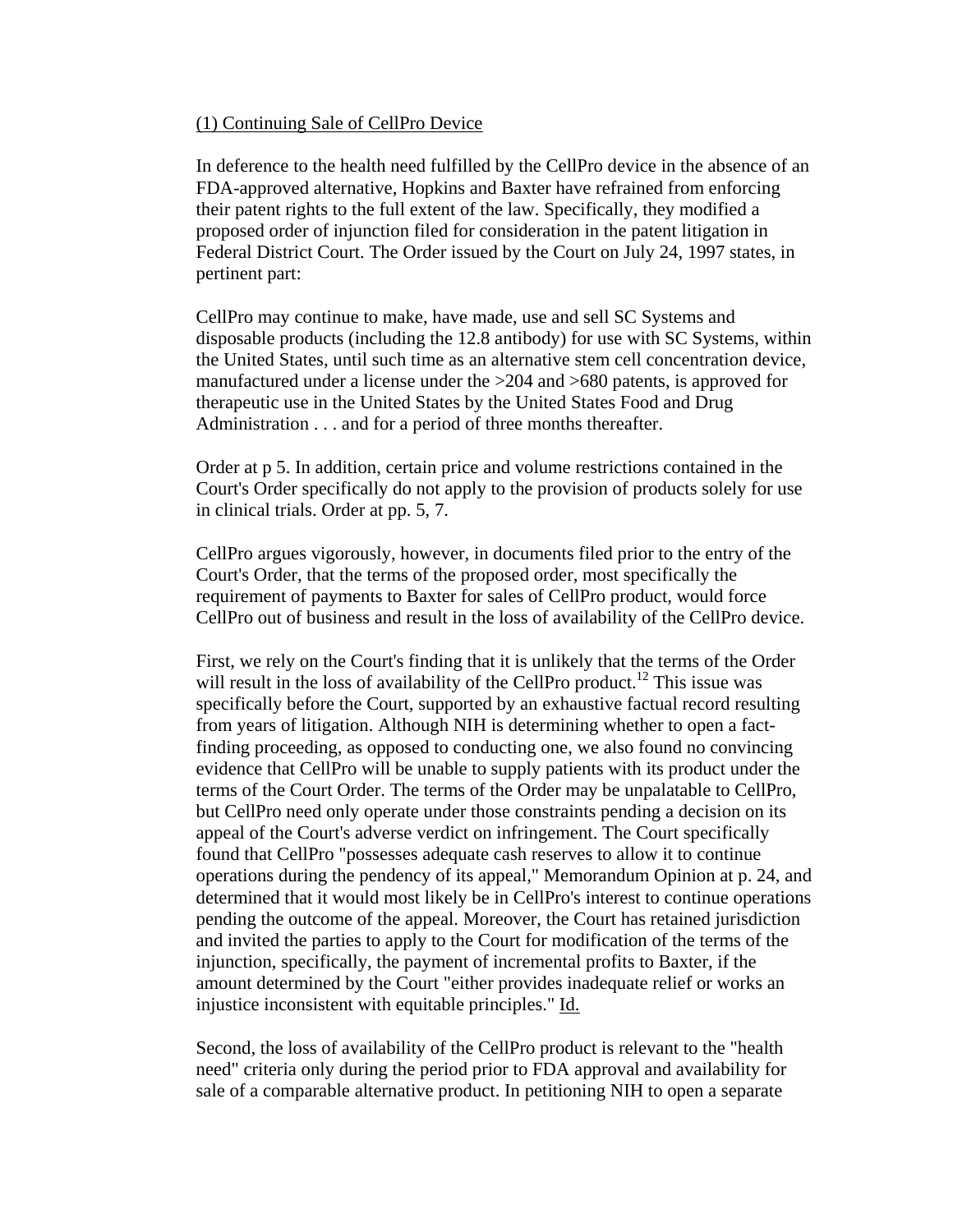proceeding on this matter, CellPro argues that its continuing viability and success, even beyond FDA approval of a comparable alternative, should be a matter of concern to the NIH because CellPro has developed and is marketing an important health care product. Invoking our prior caveat as to the investigational nature of these devices, we concur that, as a general matter, NIH supports the development and success of the biotechnology industry. It is indeed very important to the NIH that biotechnology and pharmaceutical companies thrive and compete in order to bring new health care products to the public. Developing and commercializing such products out of federally-funded research is the foundation and essence of the Bayh-Dole Act.

We are wary, however, of forced attempts to influence the marketplace for the benefit of a single company, particularly when such actions may have farreaching repercussions on many companies' and investors' future willingness to invest in federally funded medical technologies. The patent system, with its resultant predictability for investment and commercial development, is the means chosen by Congress for ensuring the development and dissemination of new and useful technologies. It has proven to be an effective means for the development of health care technologies. In exercising its authorities under the Bayh-Dole Act, NIH is mindful of the broader public health implications of a march-in proceeding, including the potential loss of new health care products yet to be developed from federally funded research.

On balance, we believe it is inappropriate for the NIH to intercede in this matter to ensure CellPro's commercial future. Viability and success in the private sector is appropriately governed by the marketplace, and significantly influenced by management practices and decisions. CellPro had the opportunity to license the invention from Baxter but decided against doing so, and instead risked patent infringement litigation. It would be inappropriate for the NIH, a public health agency, to exercise its authorities under the Bayh-Dole Act to procure for CellPro more favorable commercial terms than it can otherwise obtain from the Court or from the patent owners. CellPro's commercial viability is best left to CellPro's management and the marketplace.

#### (2) Reasonable Steps to Ensure Widespread Availability of Baxter's Product

Hopkins and Baxter have also pledged to reasonably satisfy any health need created by the loss of the CellPro product in the unlikely event that patient access to this technology is restricted before a comparable alternative product is approved by the FDA and becomes available for sale.

In several of its submissions to NIH, and in a letter from Baxter CEO Vernon Loucks to Secretary Donna Shalala, Baxter committed to ensuring there would be no gap in patient access to stem cell separation technology. Baxter committed to installing its device free of charge at any site from which CellPro might withdraw, and to provide that site with the same level of support on the same terms as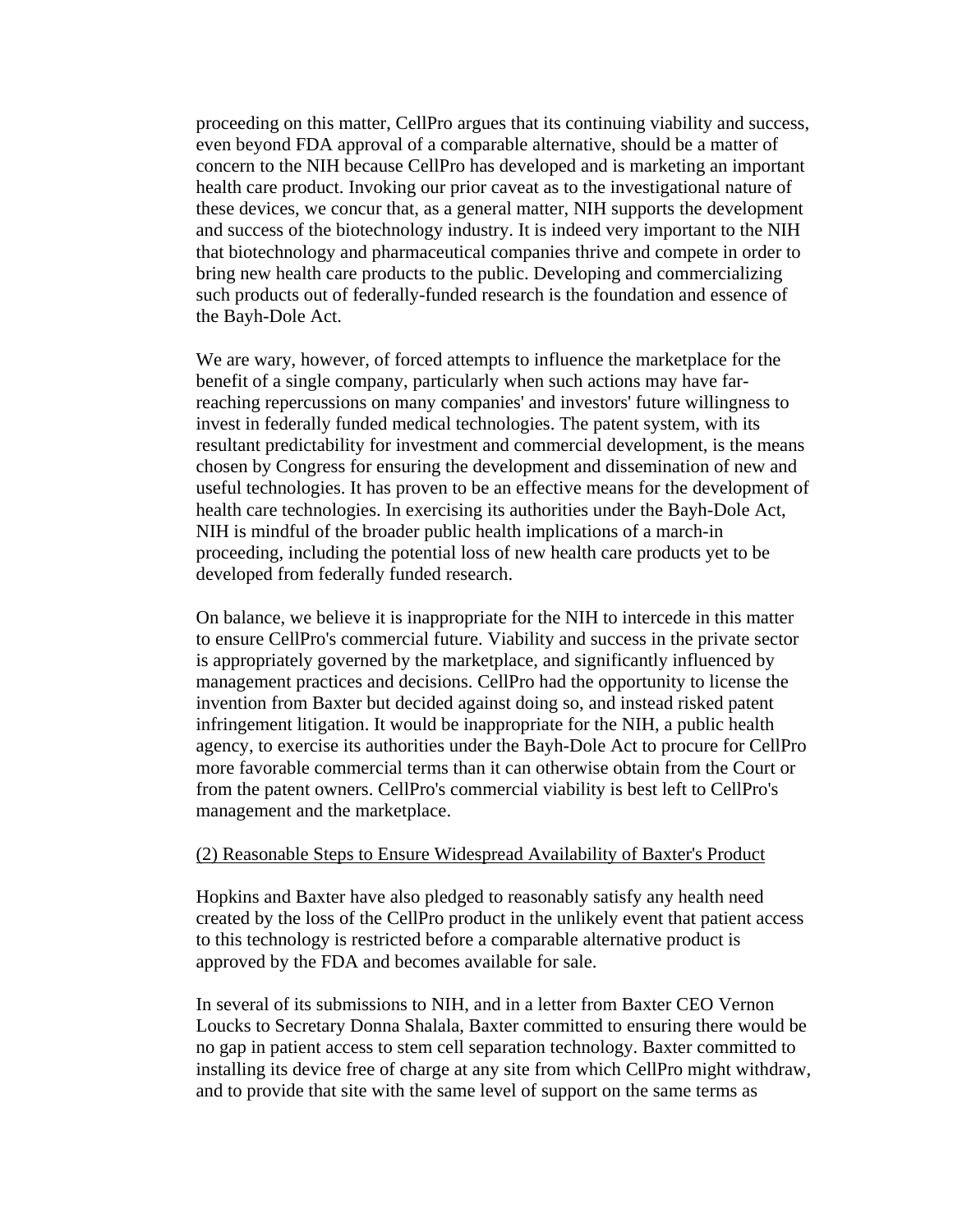CellPro. Baxter also committed to obtaining all clinical and regulatory approvals necessary to place the Isolex system into operation as soon as possible.

CellPro asserted that Baxter is unable to fulfill this pledge; however, neither party submitted evidence sufficient for a definitive determination, and it would be premature for the NIH to act based on Baxter's failure to accomplish what events have not yet required it to do. In any event, we believe the likelihood of Baxter having to substitute devices in order to ensure patient access is remote, as discussed above. Nevertheless, pending FDA approval and availability for sale of a comparable alternative product, NIH will continue to monitor the situation and will retain jurisdiction to initiate march-in without the filing of a new request, in the event that health needs are not being reasonably satisfied.

### **Conclusion**

The NIH has determined not to initiate proceedings to pursue march-in rights on the basis of the available information. NIH has examined the criteria of 35 U.S.C. § 203(1)(a) and (b) and found that march-in is not warranted under either criteria. Specifically, the NIH has determined that Hopkins and Baxter have taken, or are expected to take within a reasonable time, effective steps to achieve practical application of the applicable patents, as demonstrated by Hopkins' licensing activities and Baxter's manufacture, practice, and operation of the Isolex 300, as well as the pending applications for FDA approval. NIH also finds that the available information fails to demonstrate an unmet health need that is not reasonably satisfied by Hopkins and Baxter.

The NIH will continue to monitor issues related to patient access to the CellPro or Baxter devices during the period prior to FDA approval and availability for sale of a comparable alternative device.

 $\sqrt{s}$ 

Harold Varmus, M.D. Director, NIH

\_\_\_\_\_\_\_\_\_\_\_\_\_\_\_\_\_\_\_\_\_\_

<sup>1</sup> These patents are: U.S. Patent No. 4,965,680; U.S. Patent No. 5,130,144; U.S. Patent No. 5,035,994 and U.S. Patent No. 4,965,204.

<sup>2</sup> The Order for Permanent Injunction and Partial Stay of Injunction (Order), entered July 24, 1997, includes a partial stay allowing CellPro to continue selling its device under certain restrictions. CellPro has indicated that it intends to appeal the Court's ruling.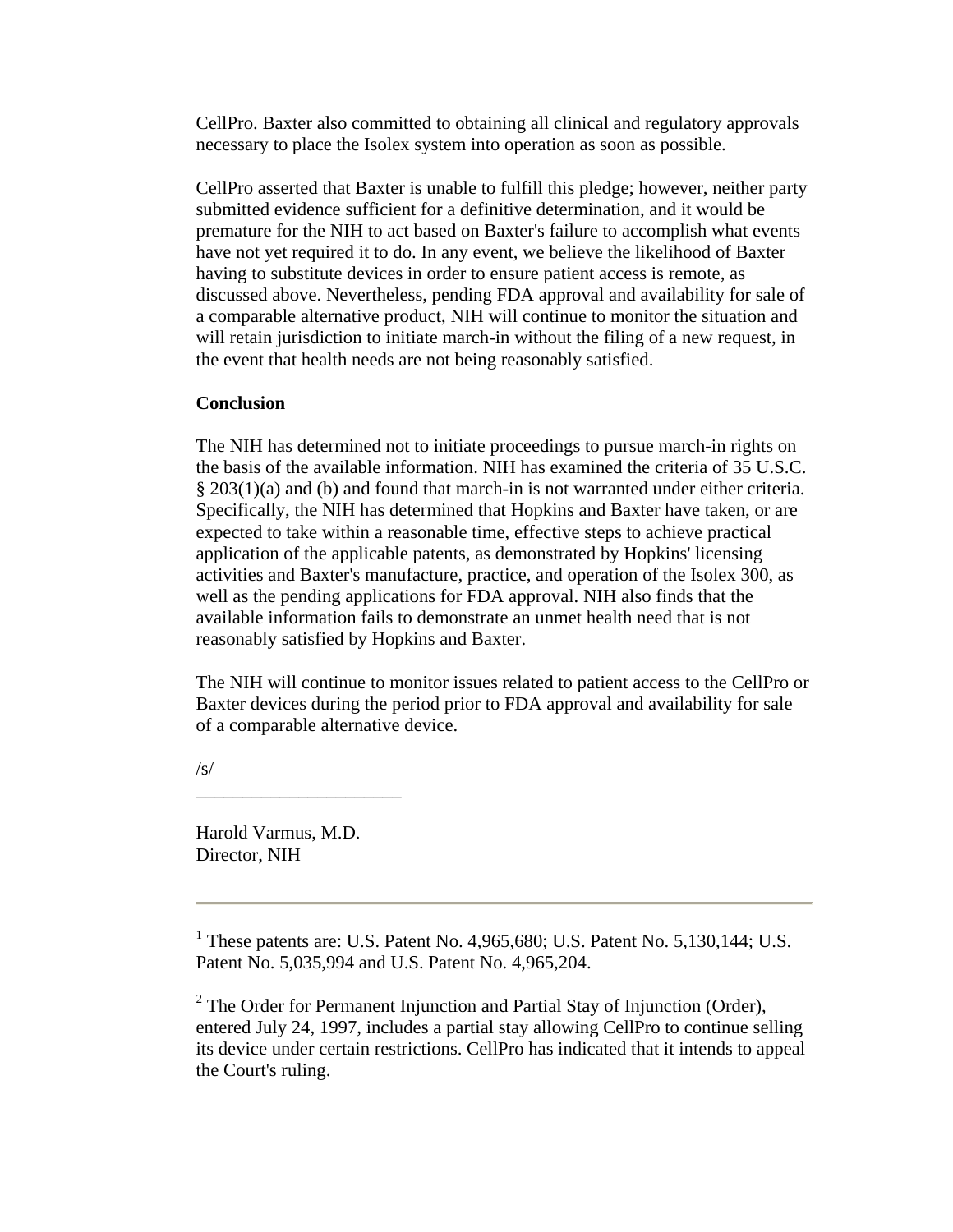$3$  Hopkins made an additional submission July 29, which was not considered by NIH.

<sup>4</sup> Defined in the Act as "any person, small business firm or nonprofit organization that is a party to a funding agreement," Act at  $\S 201(c)$ . In 1983, President Reagan issued a memorandum instructing all Federal agencies, to the extent not prohibited by law, to grant all recipients the same right to their inventions as the Bayh-Dole Act provided small businesses and nonprofit institutions.

 $<sup>5</sup>$  The legislative history to the Act indicates that Congress anticipated that third</sup> parties, such as CellPro in this case, would be likely to inform the Government of the possible need for march-in. However, it is clear that march-in remains a purely government authority. Senate Report No. 96-480 states that:

"[m]arch-in" is intended as a remedy to be invoked by the Government and a private cause of action is not created in competitors or other outside parties, although it is expected that in most cases complaints from third-parties will be the basis for the initiation of agency action.

 $6$  Although these documents relate specifically to the '680 patent, the '204 patent states that it is a divisional application of the application, serial number 670,740 (the '740 application), from which the '680 patent issued. The claims in the '204 patent are, therefore, based on the original disclosure that was contained in the '740 application, as to which Hopkins had elected title. The other two patents also involved in the patent litigation, U.S. Patent Nos. 5,035,994, and 5,130,144, also issued from divisional applications of the '740 application.

<sup>7</sup> The two other prongs are clearly not relevant. Subparagraph (c) narrowly applies to "public use" required by particular laws. CellPro has not claimed any such law to be applicable in the present case, nor does NIH believe any to be applicable. Subparagraph (d) authorizes march-in when an exclusive licensee of a subject invention has failed to agree (or obtain a waiver of such requirement) that any products embodying the invention or produced through the use of the invention will be manufactured substantially in the United States. Baxter has agreed to manufacture substantially in the United States.

<sup>8</sup> CellPro has argued that the NIH should distinguish between the Isolex SA, an earlier, less automated device, and the Isolex 300i, Baxter's current fullyautomated device. The current PMA application to FDA relates to the Isolex SA device. As is customary, the FDA recently discussed the Baxter PMA application for the 300SA device with the Biological Response Modifiers Advisory Committee (July 24, 1997). The majority of the committee members (13 out of 16) voted that the SA device yields an enriched cell population that produces successful engraftments. Thus, NIH finds that the Isolex SA and the 300i have comparable functions for the purpose of this determination.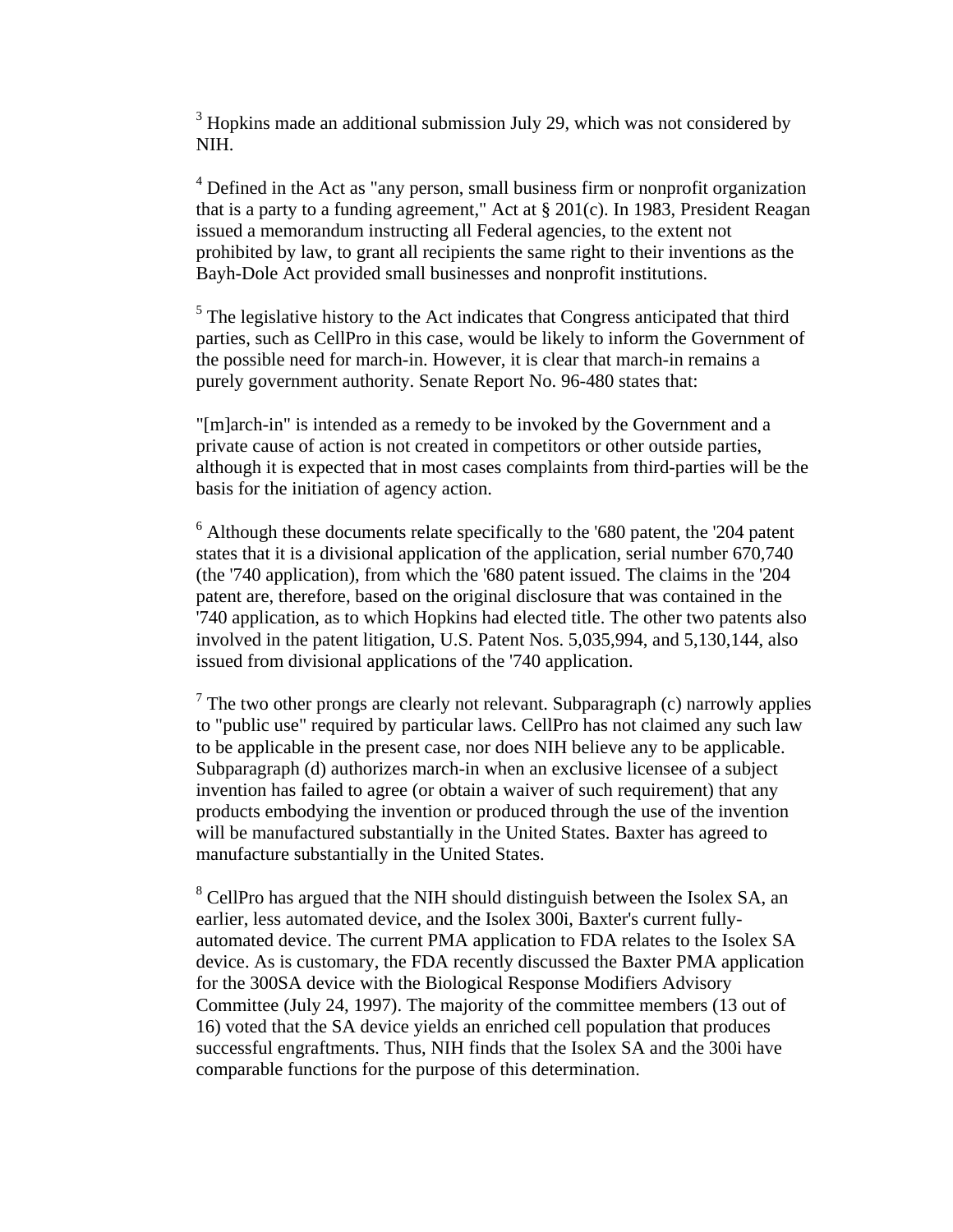<sup>9</sup> See, Transcript, FDA Biological Response Modifiers Advisory Committee meeting, February 28, 1996; Package Description, Ceprate SC Stem Cell Concentration System (December 6, 1996).

 $10$  Transcript, FDA Biological Response Modifiers Advisory Committee meeting, February 28, 1996. At that public meeting, Dr. Richard Champlin, MD Anderson Cancer Center, introducing the CellPro device on behalf of CellPro, stated to the Committee, "[a]gain, one has to remember this is not a treatment for cancer. This is a means to enrich stem cells for a variety of purposes. It has again been shown to be reproducible, safe, and effective for that purpose. And this technology is really critical to allow us to develop the field in a number of other very important applications." Transcript at pp. 21-22.

 $11$  The Baxter Isolex 300 constitutes such a comparable alternative product. Both the Isolex 300 and the Ceprate SC devices are used in clinical research to isolate and purify stem cells from either bone marrow or peripheral blood, in preparation for stem cell transplantation. Both are under investigation for either autologous (patient's own) or allogeneic (donor) transplantations. We find that performance differences alleged by both parties primarily affect convenience of use, and do not alter the public health impact at issue here.

<sup>12</sup> According to the Court in its Memorandum Opinion at p. 23, "[a]fter evaluating the parties' arguments, and their accompanying declarations, the court finds that in the absence of a conclusive statement from CellPro executives that it will discontinue operations, it has failed to establish that a highly speculative risk of shutdown during the pendency of its appeal to the Federal Circuit outweighs the harm suffered by plaintiffs as the result of CellPro's willful infringement." Nonetheless, the Court modified one of the terms of the injunction, as proposed by Hopkins and Baxter, to require CellPro to pay 60 percent of its incremental profit from infringing sales, as opposed to the 100 percent proposed by Hopkins and Baxter.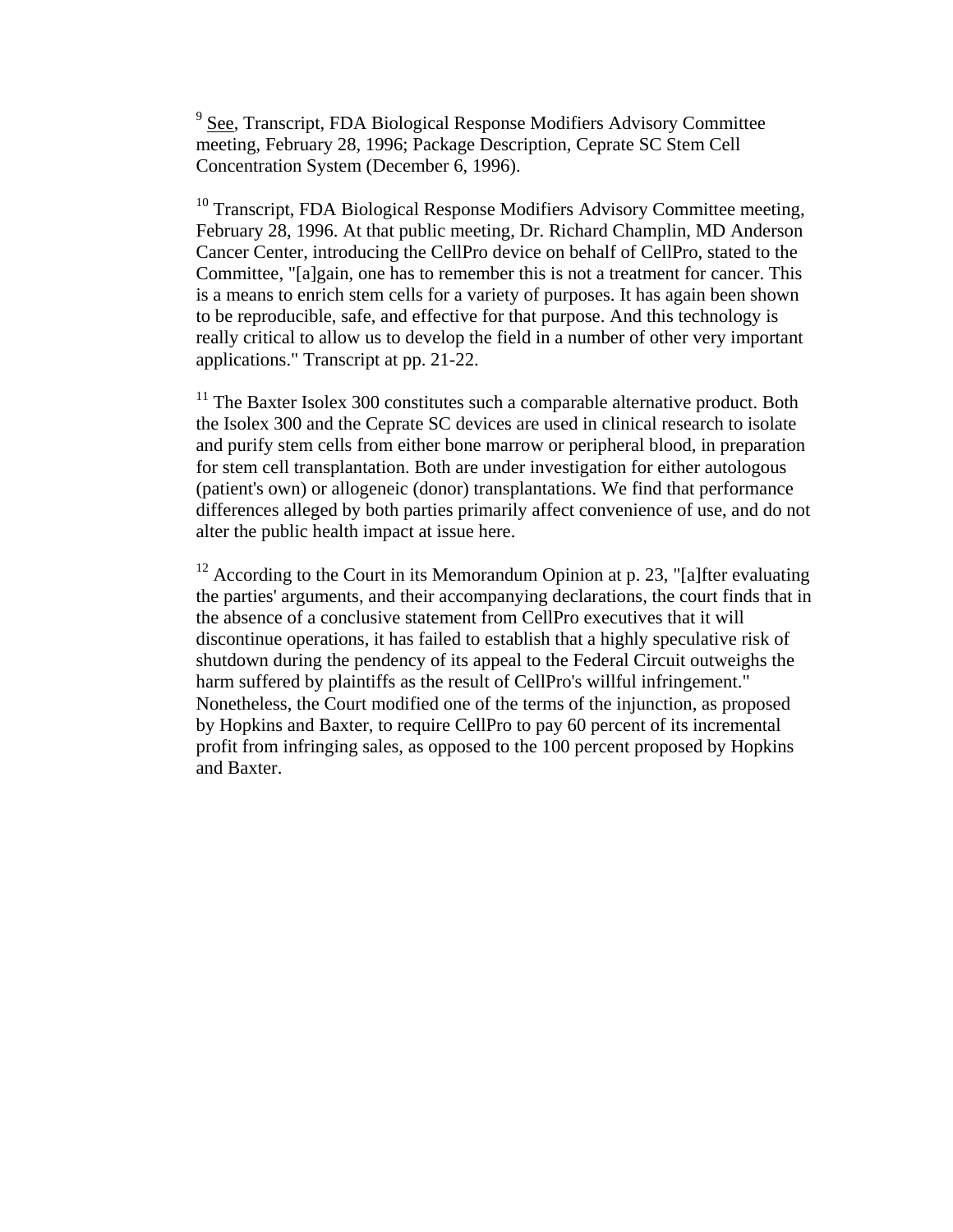FOR RELEASE Friday, August 1, 1997

Anne Thomas (301) 496-4461

NIH Director Harold Varmus, M.D., today denied the petition of CellPro, Inc. (CellPro) that the NIH initiate "march-in" procedures under the Bayh-Dole Act in order to give CellPro a license to certain patents owned by the Johns Hopkins University and licensed to Baxter Healthcare Corporation (Baxter).

CellPro asserted that march-in was necessary to alleviate health needs that arise because a Federal District Court found the stem cell separation device developed by CellPro to infringe the patents. The Court has issued an order in that case allowing CellPro to keep its product on the market until an alternative is approved by the Food and Drug Administration and made available for sale.

Dr. Varmus concluded that the initiation of march-in procedures is not warranted based on the available information, but that the NIH will continue to monitor the situation until a comparable alternative product becomes available for sale in the United States. Although the petition was originally sent to DHHS Secretary Donna Shalala, the authority for march-in is delegated to the head of the funding agency, in this case, Dr. Varmus at the NIH.

"The patient care implications of this matter were our first priority and concern," said Dr. Varmus. "Our review indicated that patient needs would be met as long as one or the other cell separation device is available to people in treatment or clinical research programs. Since both devices are currently available under the terms of the Court Order, I do not believe march-in proceedings are warranted." Dr. Varmus added, "The NIH will continue to follow the situation to ensure that patient access to this technology is not compromised."

The NIH recognizes that its decision today will not resolve the legal dispute between CellPro and Baxter, which has been the subject of complex patent litigation. It is the position of the NIH that these companies have full power and authority to resolve this dispute on their own. The NIH has encouraged and will continue to encourage them to negotiate a resolution.

For more information, please read the accompanying backgrounder at (http://www.nih.gov/news/pr/aug97/niha-01.htm). The full text of the determination is available via the Internet at (http://www.nih.gov/news/pr/aug97/nihb-01.htm) or through the NIH Office of Communications at (301) 496-8740.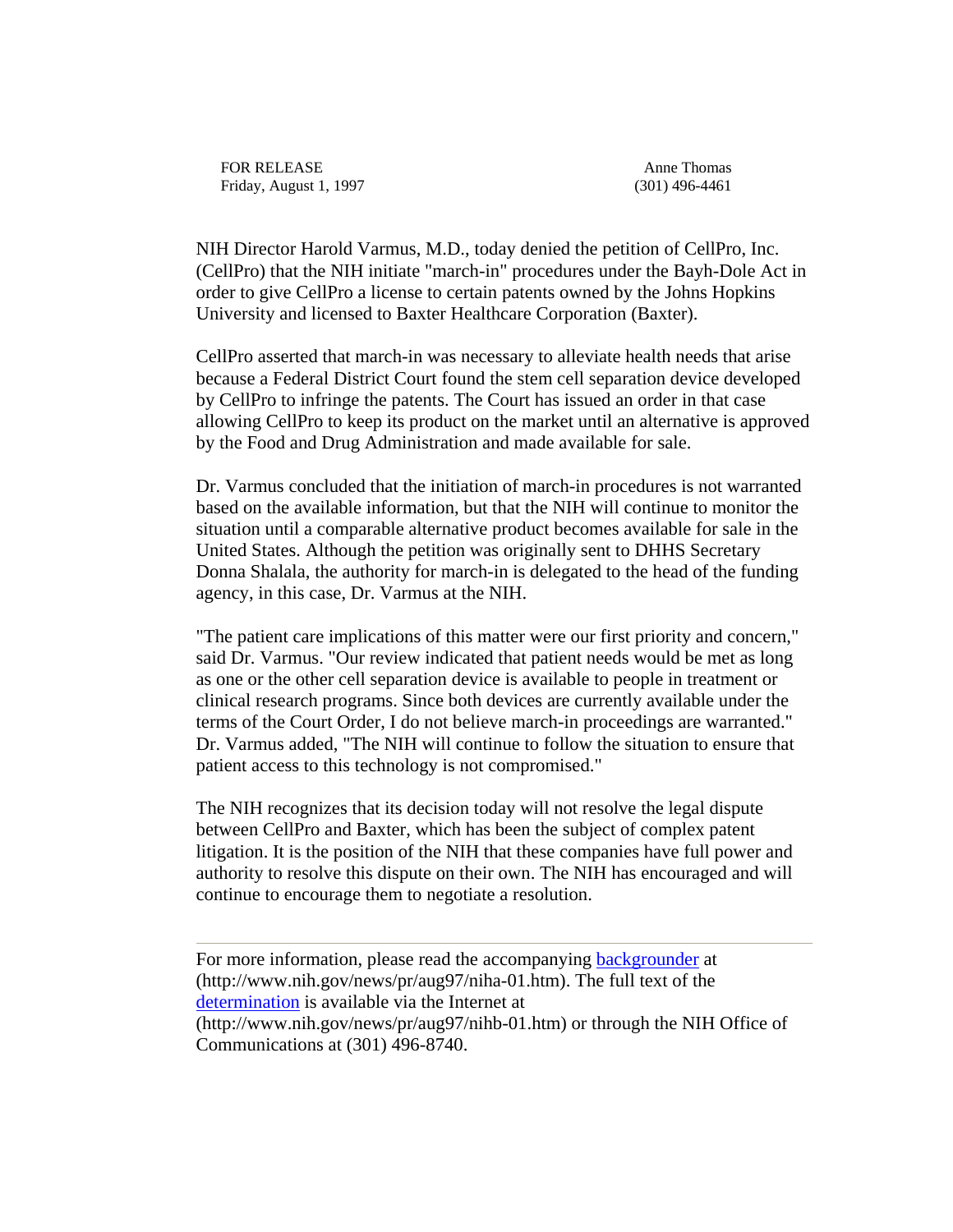## *MEDIA BACKGROUND*

## **CellPro, Inc. Petition to Invoke "March-In" Rights**

### August 1997

On March 3, 1997, legal representatives of CellPro, Inc. (CellPro) asked the U.S. Secretary of Health and Human Services to invoke Federal "march-in" rights under the Bayh-Dole Act of 1980 with regard to certain inventions made by Johns Hopkins University (JHU) and licensed to Baxter Health Care Corporation (Baxter). The inventions relate to stem cell technology. CellPro submitted its petition after a finding of willful infringement by the U.S. District Court for the District of Delaware.

NIH has prepared the following background information to assist the media in reporting on this matter.

### *1. What are the Government's "march-in" rights under Bayh-Dole?*

The Bayh-Dole Act of 1980 was a patent reform effort designed to harmonize Federal patent policy and to promote the effective commercialization of government-funded research. By strengthening confidence in patent rights and providing a uniform national policy, the Act encourages universities, small businesses and private industry to invest the resources necessary to develop and commercialize inventions supported by public dollars.

Many health care products and services are brought to the market as a result of the patent and exclusive license authorities in the Bayh-Dole Act, which protect private sector investment in costly clinical development and FDA approval processes.

Under the Act, recipients of Federal funding have responsibility for the patenting and licensing new discoveries arising out of publicly funded research. However, the Act reserves certain rights for the funding agency, including "march-in." March-in allows a funding agency to require the grantee, contractor, or its licensee to grant a license on reasonable terms to a responsible applicant. The statute and its implementing regulations provide that an agency may exercise march-in if the agency finds that:

- o action is necessary because the grantee or its licensee has not taken, or is not expected to take within a reasonable time, effective steps to achieve practical application of the invention;
- o action is necessary to alleviate health or safety needs which are not reasonably satisfied by the grantee or its licensee;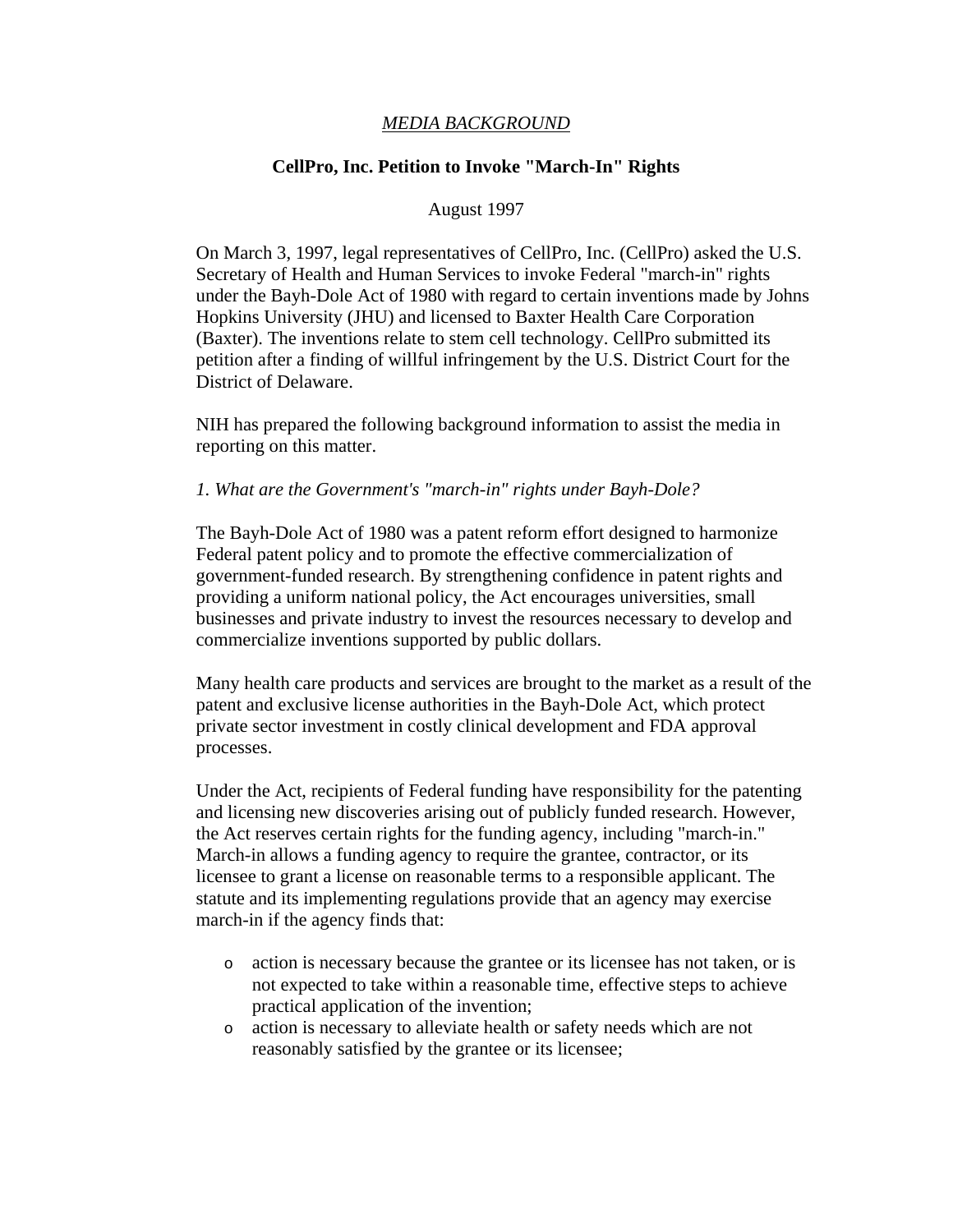- o action is necessary to meet requirements for public use as specified by Federal regulations and such requirements are not reasonably satisfied by the grantee or its licensee; or
- o action is necessary because the licensee has failed to obtain certain waivers required by the law.

CellPro's petition was assessed under the first two criteria.

# *2. How did the Director of NIH make this decision? What does the decision mean?*

Dr. Harold Varmus, Director of the NIH, has the delegated authority to make a march-in determination as the invention at issue was made with NIH funding. NIH evaluated whether march-in proceedings were warranted based on the statutory criteria. NIH considered the submissions of CellPro and JHU, letters from Members of Congress and the public, and other pertinent material. The Director determined that a march-in proceeding was not warranted. Neither JHU, the grantee, or Baxter, the licensee, will be required to grant a license for the disputed stem cell technology to CellPro.

# *3. Did the Secretary, HHS or the Director, NIH receive any public comments about the march-in petition and the technologies involved? Are the submissions of the parties available to the public?*

Both the Secretary and the Director received numerous letters in support of and in opposition to the march-in petition. Comments were received from Congressional representatives, universities, patient advocacy groups, and interested members of the public. All pertinent communications to the Department were taken into account.

The materials, including the submissions of the parties, will be available for public inspection in the Freedom of Information Reading Room on the NIH campus. For more information, please call the Reading Room at (301) 496-8740 between the hours of 8:30 a.m. and 5:00 p.m. EST.

## *4. Is there a health threat to patients?*

Both the CellPro Ceprate SC and the Baxter Isolex 300, the stem cell technologies in dispute, are currently available to patients either as licensed products or under clinical research protocols. The injunction recently issued by the federal court does not change this. Baxter has committed to ensuring that there will be no gap in patient access to stem cell technology as a result of the injunction. Should CellPro choose to withdraw its Ceprate device from any clinical sites, Baxter has committed to installing their Isolex device in its place. We intend to hold Baxter to these pledges and expect that JHU and Baxter, together, will ensure that there is no threat to patients.